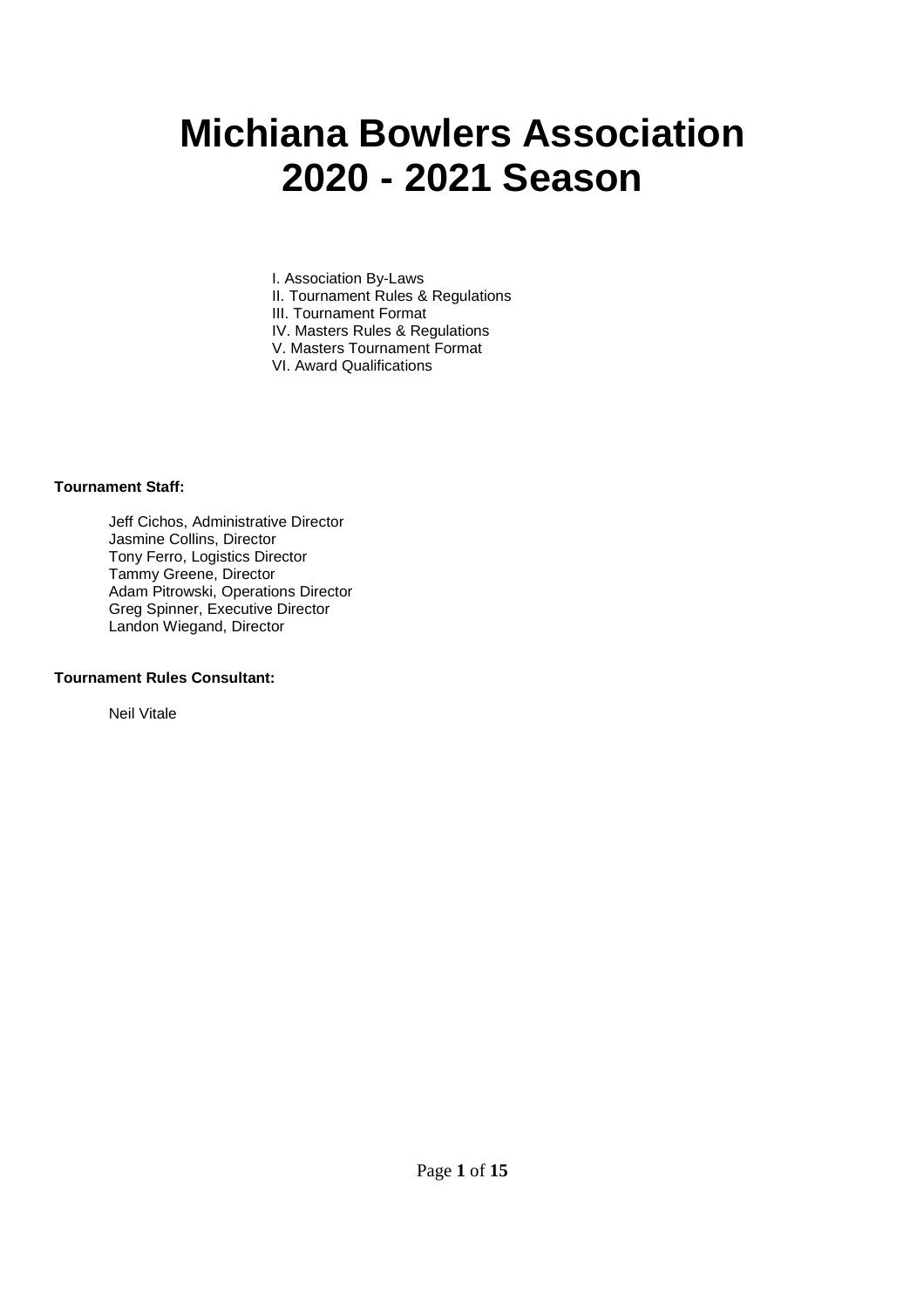### **I. Michiana Bowlers Association By-Laws**

- 1. Membership fee shall be \$35 per year for new members. New members may bowl their first event without paying the membership fee, if they cash the fee will be deducted from their check. If they do not cash, it must be paid prior to their 2<sup>nd</sup> event. (Memberships paid in March or April may be rolled over into the following year). Previous members shall pay a \$25 renewal fee. All membership fees (with the exception of above) must be paid prior to the member's first tournament. Members (new or returning) who bowl their first event after the February tournament will have paid membership through the following season.
- 2. All membership fees are nonrefundable. Exceptions may only be made under extreme circumstances and must be approved by the board of directors.
- 3. Certified league averages will be verified on the USBC's website www.bowl.com and will be converted to a "Challenge Average" utilizing the USBC's Challenge Conversion Chart for classification.
- 4. New members will stay in his/her class based on the composite of their challenge adjusted certified averages submitted with their application for their first tournament. All members will be re-evaluated at the discretion of the board of directors after the end of the current season either upward, downward, or remaining the same. All appeals must be made in writing to the board of directors before their first tournament.
- 5. New members will be subject to upwards reclassification after their first tournament. Existing members will be subject to upwards reclassification after their first two tournaments. **After meeting the preceding requirement, any member whose season adjusted average (true bowling average plus 1 pin for each \$300 won (money pins)) exceeds the bottom of the next higher class plus three pins will be rerated to that higher class. If their season adjusted average exceeds the bottom plus 3 of the next two (2) higher classes, they may be re-rated 2 classes, subject to a meeting by the board of directors.** 
	- a. The above ruling on re-rating does not apply if you have not **cashed** any tournament, **since your last rerate** during the current season.
	- b. If you have bowled three (3) tournaments, **since your last re-rate during the current season**, have not cashed, and your **season** adjusted average is **below the bottom of the next lower class**, you **will be re-rated down one class**
	- c. If you have bowled minimum of three (3) tournaments, **since your last re-rate during the current season**, have not cashed, you can request consideration for a re-rate down one class. This would need to be approved by the board. If granted, the bowler would be eligible for re-rate back up after one (1) event if their average warrants. This will be allowed once per season. The intent of this rule is to give a bowler some relief if they have not come close to cashing and aren't close to earning the automatic rerate down.
- 6. The Executive Director will review all membership applications. If time permits, the applicant will be informed in which class they have been placed or if they have been denied.
- 7. The board of directors will consist of Executive Director, Administrative Director, Operations Director, Logistics Director and a minimum of **two (2)** other directors.
- 8. The officers shall consist of Executive Director, Administrative Director, Operations Director, and Logistics Director and shall be elected by the board of directors.
- 9. There will be nine (9) tournaments each season. The first tournament will be held in September, 2019, with the championship tournament held in May, 2020 (tournament dates may be extended if necessary). Qualifying rounds of each tournament shall be 6 games. The championship tournament will be an 8 game qualifier followed by head-to-head match play finals. The Masters tournament, which will be held in January of each season, will have its own format, rules, and regulations.
- 10. To be automatically eligible for the championship tournament at the end of the season, a member must pay for 4 tournaments. If a bowler has bowled 2 or 3 tournaments, they may enter the championship by paying a \$100 or \$50 surcharge respectively per tournament. If a tournament is cancelled during the year, the required number of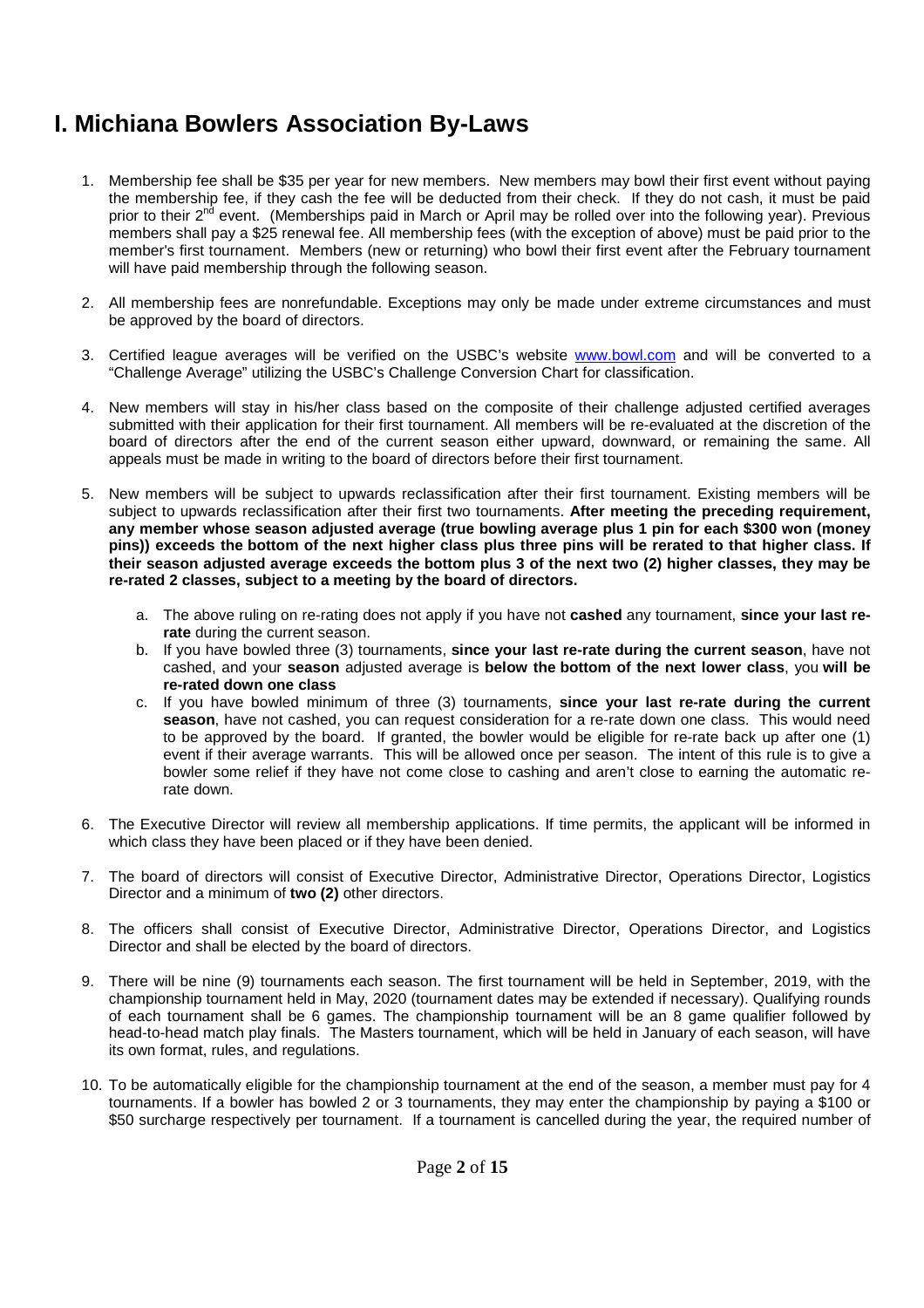tournaments will be reduced by the number of tournaments cancelled. If a bowler has bowled in every event, they will receive a \$20 discount on their entry to the Championship Tournament.

- 11. All tournaments will be certified by the USBC as a Challenge Format (Oil ratio between 4:1 and 8:1).
- 12. All members must be a member of the USBC in good standing and must show proof of membership upon request.
- 13. The tournament entry fees will be \$70. The approximate entry fee allocation is as follows (Based on 50 entries):

| Lane Fees (approximate)    | \$17.50 |
|----------------------------|---------|
| <b>Tournament Expenses</b> | 4.75    |
| Prize Fund                 | 47.75   |
| <b>Total Entry</b>         | \$70.00 |

Bowlers may only enter once.

- 14. As a supplement to the tournament prize fund, the MBA also offers side events such as Jackpots for High Game, Series and Brackets. Youth Bowlers may only enter the High Game/Series Jackpots and are not eligible for Brackets (since a portion of the Bracket proceeds are put into the prize fund). All entries to side events must be paid in cash and all prizes will be paid out in cash immediately after the completion of the qualifying squad. Bowlers that do not stay to pick up their winnings or make arrangements with another bowler to pick up their winnings will be paid by check. There will be a \$5 charge should this be the case. No check will be issued for an amount less than \$10. If the balance owed the bowler goes below \$10, the bowler will forfeit his/her winnings.
- 15. All bowlers will compete together in the qualifying round with the top twelve (12) bowlers advancing to head-tohead match play finals to determine the champion. The prize fund will be distributed to the top 33% of the playing field. Bowlers finishing in the top 33% but not in the top 12 will receive their prize money based on their finish in the qualifying round. If the tournament field is 34 bowlers or less, then the only the bowlers who finish in the top 33% (rounded) will cash and advance into the head-to-head match play tournament finals. All members will use the zero point of their own class during the qualifying portion of the competition.
- 16. Duties of the Executive Director
	- a. Shall be responsible for overall tournament operations.
	- b. Shall acquire tournament sites
	- c. Shall appoint all committees
	- d. Shall notify all officers and directors of meeting to be held.
	- e. Shall draft and prepare the tournament schedule.
	- f. Shall have charge of and conduct all correspondence of the association including press and media coverage for tournament results.
	- g. Shall file for certification of all tournaments with the USBC prior to the first tournament.
	- h. Shall be responsible for the preparation of all materials necessary to conduct each tournament and shall be authorized to purchase any supplies or items as required for tournament purposes.
	- i. Shall acknowledge and file bona fide entries to each tournament in the order of their receipt.
	- j. Shall determine starting lane assignments for each bowler
	- k. Shall have a recap sheet for each bowler with their lane assignment ready when check-in begins.
	- l. Shall receive, collect, bank, and be responsible for all membership fees and tournament entry fees.
	- m. Shall be responsible for auditing score sheets and compiling true records of position standings.
	- n. Shall assign starting lanes to any walk-in entrants.
	- o. Shall change starting lane assignments in the event of cancellations in order to keep each pair of lanes with a similar number of entries.
	- p. Shall have the power to fine members for conduct derogatory to the best interest of the MBA.
	- q. Shall keep a true record of all scores bowled in all tournaments held by the association for a minimum of two (2) years
	- r. Shall post a prize list and certification at each tournament.
	- s. Shall file a copy of the prize list and financial statement of each tournament with the USBC.
	- t. Shall update the MBA Website with Tournament Results, Newsletters, Bowler of the Year Point List, and upcoming tournaments.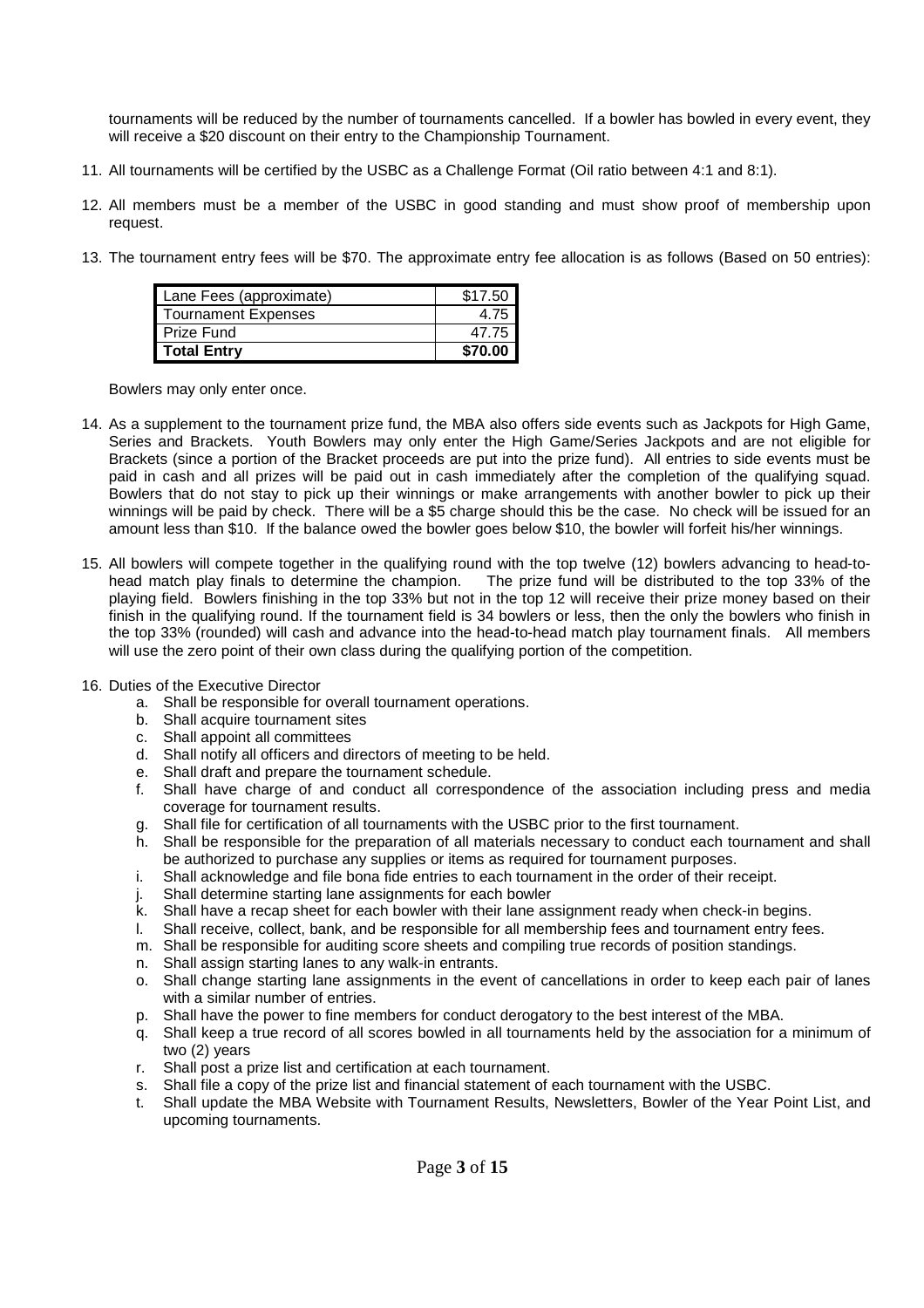- u. Shall receive and pay all bills on behalf of the association and shall forward a monthly report of all bills paid and pending to the President.
- v. Shall countersign all checks.
- w. Shall provide by the end of January following the end of the calendar year, a 1099-MISC tax form to all members who have won more than \$600 during the previous calendar year.
- x. Shall prepare, publish, and provide to all members of the MBA a yearly financial statement.
- y. Shall solicit tournament/advertising sponsors.
- z. Shall receive as compensation in full for services to the association fully paid membership fees, tournament entry fees, and expenses for traveling as may be deemed necessary on official tournament business. In addition, the secretary shall receive a salary of \$6.00 per member, not to exceed \$800.00.
- 17. Duties of the Administrative Director:
	- a. Shall check-in and receive payments at tournament site.
	- b. Shall process cancellations and walk-in entries.
	- c. Shall review lane assignments with walk-ins and cancellations to ensure the numbers of bowlers per pair is balanced.
	- d. Shall balance tournament entry fees with number of entries and miscellaneous cash received.
	- e. Shall assist with the updating of the prize list.
	- f. Shall process all prize checks in QuickBooks
	- g. Shall countersign all checks.
	- h. Shall be responsible for auditing score sheets and compiling true records of position standings.
	- i. Shall review bank reconciliations received from Executive Director to ensure proper handling of cash.
	- j. Shall have the power to fine members for conduct derogatory to the best interest of the MBA.
	- k. Shall assist with the recruitment of tournament/advertising sponsors.
	- l. Shall meet at the call of the Executive Director and be entitled to one (1) vote on any issues requiring a vote.
	- m. Shall receive as compensation in full for service to the association, fully paid membership fees, \$50 discount towards each tournament bowled, plus expenses for traveling as may be deemed necessary on official association business.
- 18. Duties of the Operations Director
	- a. Shall coordinate the posting of all championship banners at tournament site
	- b. Shall staff/recruit directors or volunteers to handle ball & 50/50 raffle.
	- c. Shall coordinate with house to ensure that all lanes are operational and if any lanes are not to be used day of tournament.
	- d. Shall staff/recruit volunteer to collect the \$1 high game pot.
	- e. Shall be assist in auditing score sheets.
	- f. Shall have the power to fine members for conduct derogatory to the best interest of the MBA.
	- g. Shall countersign prize and expense checks.
	- h. Shall take charge of the match play finals portion of the tournament as follows:
		- Meet with all finalists explaining the match-play procedure
			- Calculation of all handicap for all matches
			- Solicit directors/volunteers to assist with getting scorers loaded and matches started on a timely basis
			- Introduce finalists and announce results of all matches
			- Shall photograph champion and runner-up for posting on website.
	- i. Shall assist with the recruitment of tournament/advertising sponsors.
	- j. Shall meet at the call of the Executive Director and be entitled to one (1) vote on any issues requiring a vote.
	- k. Shall receive as compensation in full for service to the association, fully paid membership fees, \$50 discount towards each tournament bowled, plus expenses for traveling as may be deemed necessary on official association business.
- 19. Duties of the Logistics Director
	- a. Shall transport all advertising signage to tournament site in advance of the upcoming tournament.
	- b. Shall ensure that the tournament banners & tournament supplies are at the tournament site at least 90 minutes prior to the start of competition.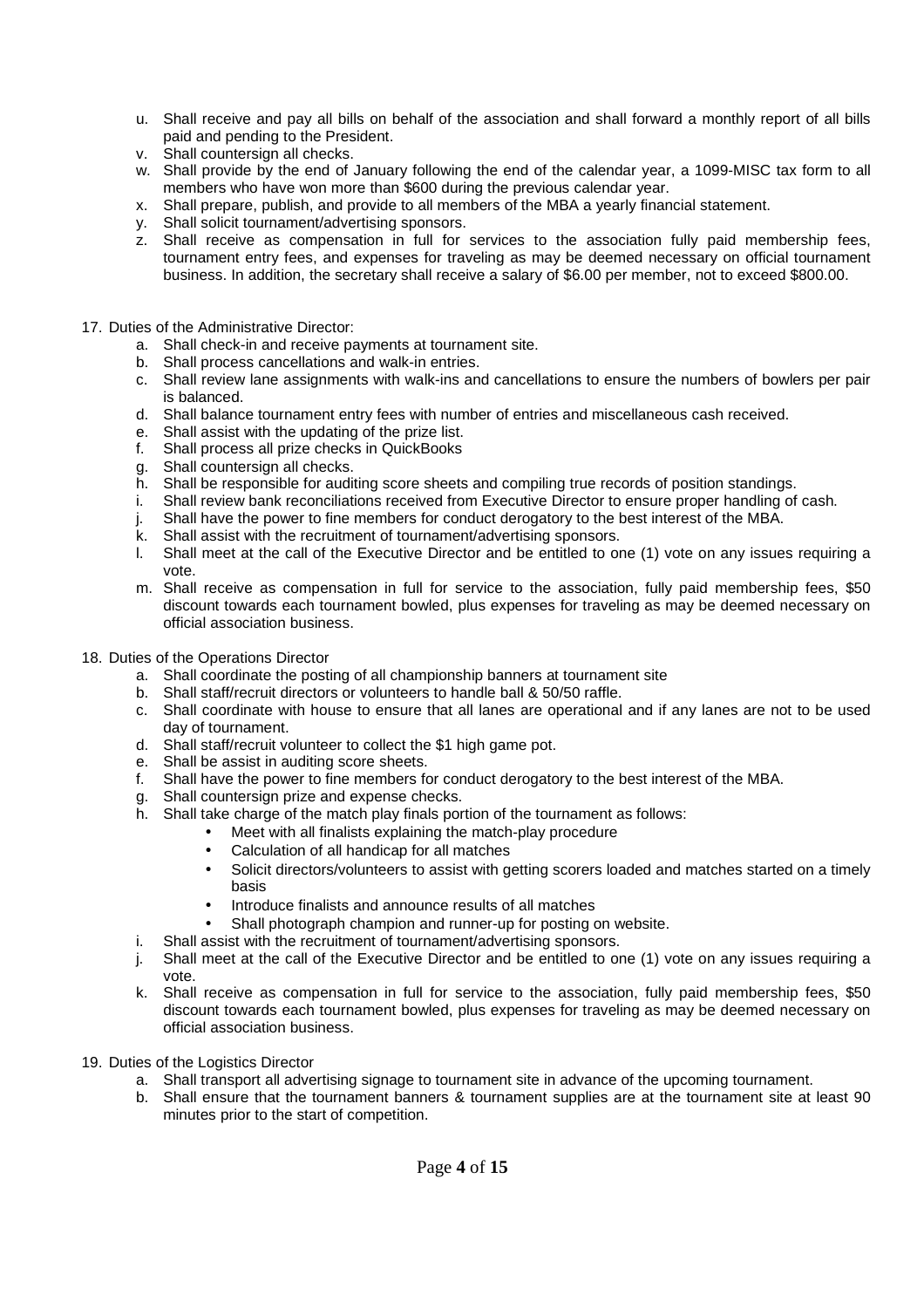- c. Shall be responsible for securing or coordinating with the tournament sponsor all trophies and awards to be presented to the champion at each tournament.
- d. Shall be responsible for the creation of banners for any new tournament champions.
- e. Shall be responsible for the creation of any new signage for new sponsors/advertisers.
- f. Shall be responsible for the procurement of tournament trophies/plaque for the tournament champion.
- g. Shall assist with the posting of all championship banners at tournament site.
- h. Shall assist in auditing score sheets for accuracy and signatures.
- i. Shall have the power to fine members for conduct derogatory to the best interest of the MBA.
- j. Shall countersign prize and expense checks.
- k. Shall assist Operations Director in the smooth operation of the Match Play portion of the tournament.
- l. Shall receive as compensation in full for service to the association, fully paid membership fees, \$50 discount towards each tournament bowled, plus mileage expenses paid at the current IRS rate per mile for any additional trips to/from bowling centers in advance and after the tournament date.

#### 20. Duties of MBA Directors:

- a. Shall carry out the purposes and objectives of the association by transacting business and enforcing the rules and regulations of the association.
- b. Shall meet at the call of the Executive Directgor.
- c. Shall render final decisions in all protest and disputes arising in the jurisdiction of the association.
- d. Shall have the power to re-rate any member of the association when there is evidence that their certified average submitted or tournament average does not represent the true ability of the bowler.
- e. Shall receive and collect tournament entries paid by check or money order and notify Secretary/Treasurer of such entries for scheduling purposes.
- f. Shall have the power to improve, add, or revise any tournament rule or regulation.
- g. Shall have the power to fine members for conduct derogatory to the best interest of the MBA.
- h. Shall be entitled to one (1) vote.
- i. Shall receive as compensation in full for their service to the association, fully-paid membership fees and a \$25 credit toward tournament entry fees for each tournament entered.
- j. Directors shall assist the officers in the smooth running of each tournament. They must be present 90 minutes prior to the start of competition for a regular tournament. They must be present 60 minutes in advance for the Masters. They must remain on site until the completion of competition. During this time, they will be responsible for the following:
	- Display pennants of past champions before the start of competition.
	- Display of the tournament sponsor's sign and the MBA logo sign at each tournament.
	- Selling raffle tickets.
	- Assisting with tournament tear-down upon completion of the tournament.
	- Assisting officers in any other duties required for the smooth operation of each tournament.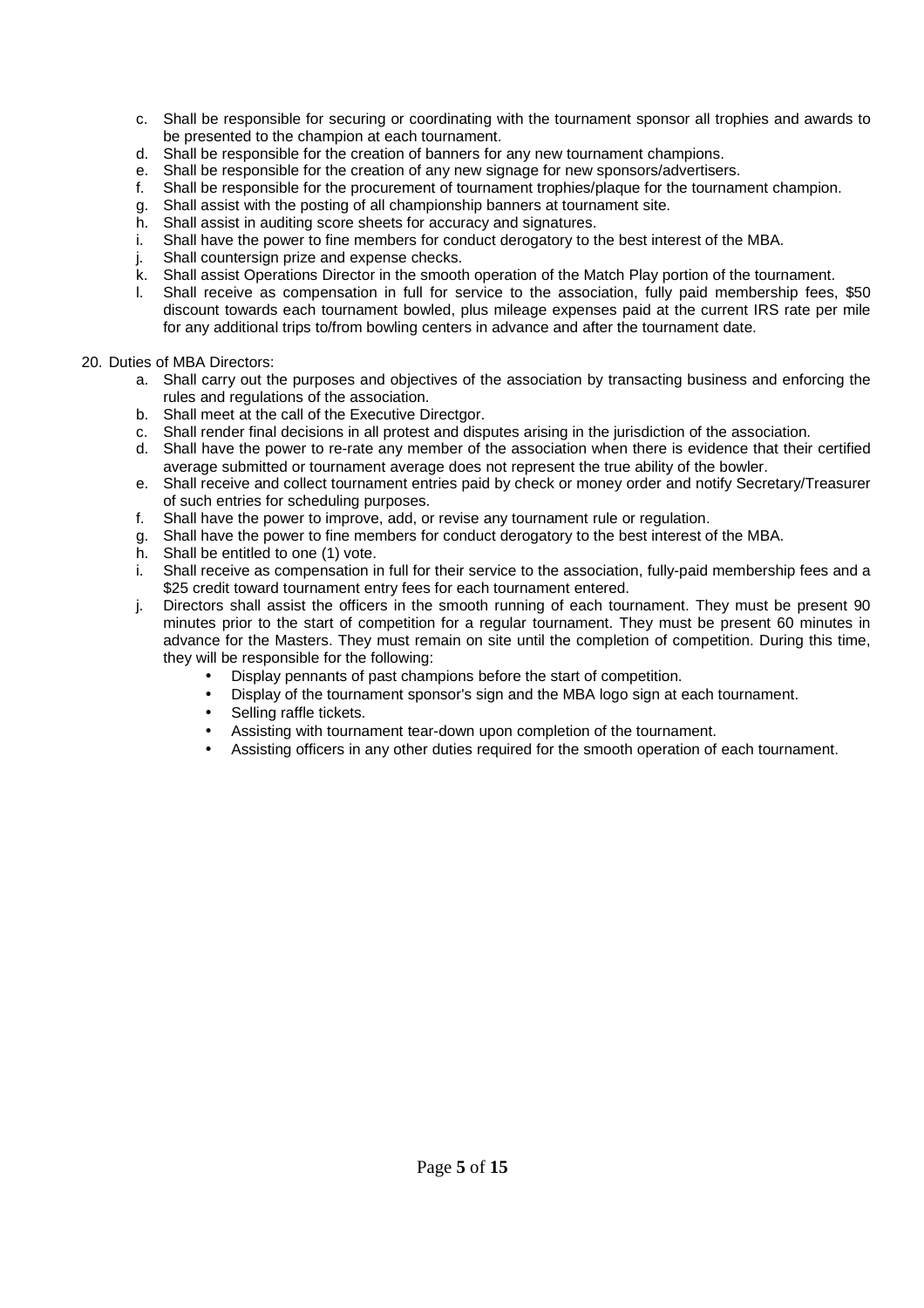### **II. Michiana Bowlers Association Rules & Regulations**

- 1. The following methods of entry available are as follows:
	- Mailing entry to MBA, 1505 Marigold Way #311, South Bend, IN 46617
	- Via the internet: mba300.com or e-mail (Entries may be paid via PayPal, with a service charge of \$2.50 per entry)
	- You may also give your check or money order to an officer or director. Officers consist of Executive Director, Administrative Director, Operations Director, or Logistics Director. **CASH may only be given to officers!**
	- On-site entries may be subject to a \$10 late entry fee. Late fees along with entry fee must be paid before bowling or entrant may be disqualified.
- 2. New members are not allowed to bowl in a tournament until their entering certified averages have been verified on www.bowl.com. Current season averages must be verified by submitting copies of league standing sheets that show the bowler's current average. **The membership application should be received at least 7 days prior to the applicant's first tournament.** Any falsification of application will result in disqualification, suspension, and forfeiture of all prize moneys and membership fees. Members must be minimum of 18 years of age or at least a HS freshman  $(9<sup>th</sup> grade)$ , bowling in a USBC youth program. All youth bowlers will be paid in SMART funds. Those under 18, if not in a youth program, must have graduated from high school and they must be a member of a USBC adult league. No parental consent forms other than for SMART funds will be accepted.
- 3. Each tournament will be filled on a first-come, first-served basis. Entries are not considered valid unless one of the above methods is used. **E-Mailed or VERBAL ENTRIES that result in a "no-show" will result in a \$20 fine and suspension from bowling until the fine is paid. Only prepaid entries will be accepted for the remainder of the season.** If you have an emergency and are not able to participate, please call the center (phone numbers are listed on schedule) so that your spot can be filled by another member. Habitual cancellation of verbal entries may result in requirement of a \$20 NON-REFUNDABLE DEPOSIT. Prepaid entries will have their remaining \$45 rolled into the next event.
- 4. **Any checks returned by the bank, for any other reason other than a bank error, will be subject to a \$25.00 charge.** All checks returned will be immediately redeposited. If they are returned a second time, an additional \$**25** charge will be assessed, and suspension proceedings will be initiated with the USBC if the returned item is not immediately paid. Any member whose check is returned twice will only be able to pay for tournament entries via certified check, money order or cash. If the check is returned after the tournament, then the item must be paid prior to the next tournament.
- 5. Any check written to the MBA must include the entry fee and may not exceed the entry fee(s) (and membership fee(s) if applicable) by more than \$50.

All members must be neat, appropriate and clean in appearance. A shirt with a butterfly collar or a mock turtleneck must be worn during competition. Mock turtlenecks must have a "sport" logo and must be tucked in. **Members may not wear jeans (denim) of any type, cargo pants, stretch pants, athletic apparel or head wear.** Only dress, sports slacks, skirts or skorts (shorts with a skirt front) are permitted. Shorts will be permitted only during September, October, April, and May. The same rules for slacks will apply to shorts, no denim, cargo, cut-offs, stretch/bicycle style, only "golf" or dress style shorts and must have a length to the knee or just above. If shorts are worn the shirt MUST have a collar, mock-collared shirts may not be worn with shorts. Shorts will not be permitted from November through March.

Failure to comply will result in fine up to \$25 (an additional \$5 fine for **each** successive offense) and/or **not being allowed to bowl**. New members may be given a "grace" for their first tournament only.

#### **6. Electronics: Wired Earplugs/headphones for iPods, mp3 players or cell phones may not be worn on the approaches while bowling (only Bluetooth). In addition, please limit cell phone use to the time in between games.**

7. Withdrawals from a tournament must be made to an officer no later than the start of the first qualifying round without penalty. Withdrawn entry fees will be rolled to the next tournament. Any unused entries will be refunded at the end of the season. Withdrawals received after the start of the first qualifying round will forfeit entry fees. This includes verbal and e-mailed entries.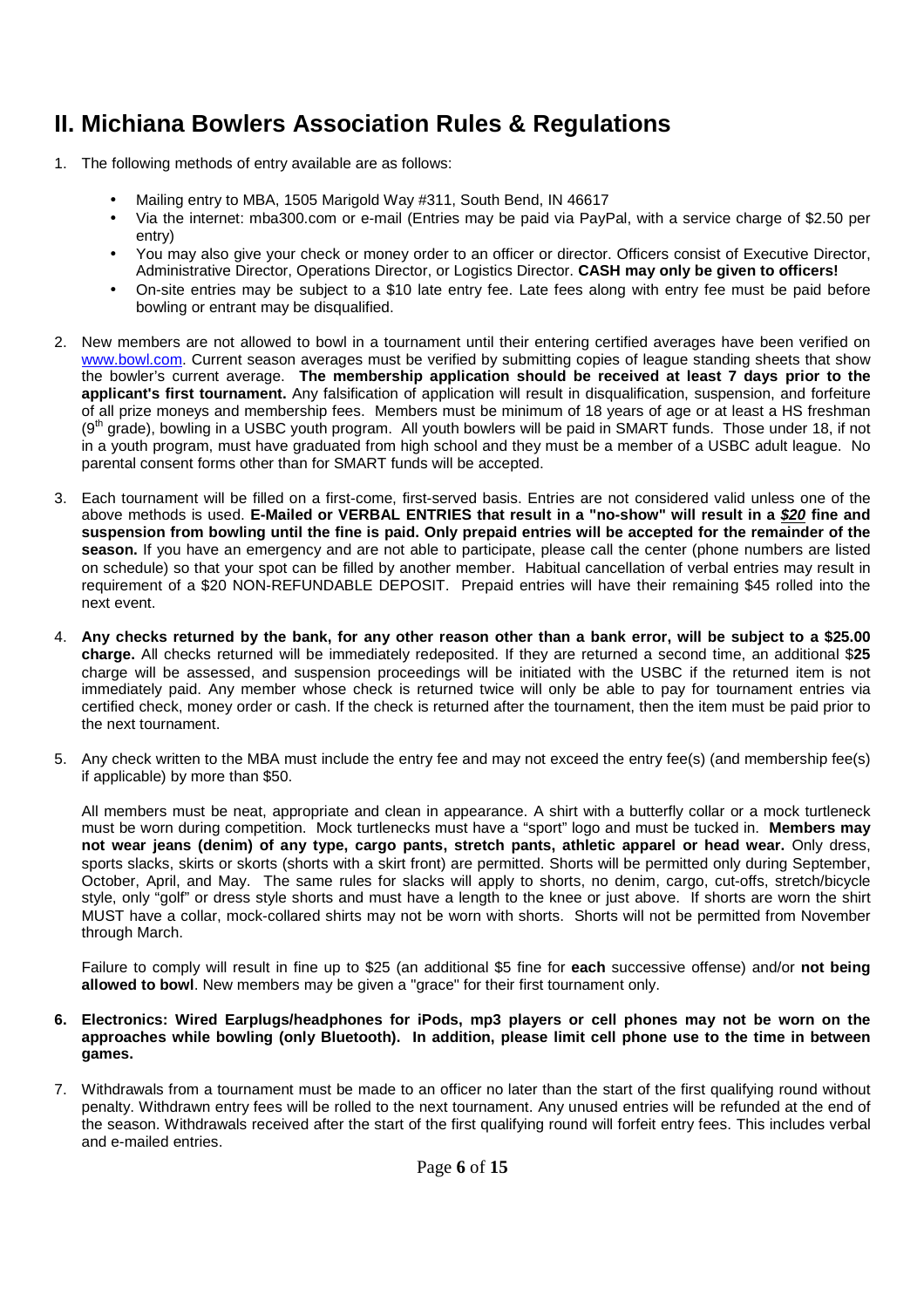- 8. Withdrawals during the tournament will not be permitted unless an extreme emergency should occur. The tournament manager must be notified immediately. Failure to notify the tournament manager or failure to report for all scheduled games will result in a fine and/or suspension to be determined by the board of directors.
- 9. Each member must check-in **at least forty-five (45) minutes** prior to the start of each shift if paying the day of the tournament. Members that have prepaid their entry may still check-in 30 minutes prior to the start of their shift. First offense will receive a warning, 2nd offense will receive a \$10 fine, and each successive offense will increase by an additional \$5. Entries and tournament check-in close 15 minutes prior to the scheduled start of the tournament (unless contact has been made by the entrant to a tournament official).
- 10. If a member is late (walk-ins included), he/she will start in the frame his/her squad is in, provided a spot is available, with all previous frames being zero.
- 11. Any member who uses a bowling ball which does not meet USBC requirements and specifications shall automatically be disqualified from the tournament and forfeit all prize money. The member will be subject to suspension from the MBA, and possibly the USBC. The board of directors has the discretion to check any equipment at any time it is deemed necessary; entrants may be required to have weight, balance, or surface hardness checked prior to bowling.
- 12. The tournament manager may authorize the completion of games on another pair of certified lanes when equipment failure would delay the normal progress of the tournament. An interrupted game which cannot be completed on the same date must be resumed from the point of interruption.
- 13. Prize ratio is one (1) out of three (3) entrants. All prize fees collected are returned 100%.
- 14. No one will be permitted on the bowlers benches (except bowlers competing at the time and officials).
- 15. Another **bowler** on your pair of lanes must record your scores and affix their initials to each game on your recap sheet. **Each bowler must add their total pins and calculate plus/minus score immediately after each game. SPECTATORS are NOT permitted to enter or add scores! Each member must verify the accuracy of their own sheet before it is returned to the tournament office.** Each member will be responsible for their own score addition including the plus/minus and signing of their own sheet. Scores and score sheets are considered FINAL when the sheet is turned in to the tournament office. **All shaded parts of the recap sheet must be completed or the member may be subject to a \$5 fine.** After the score sheet has been turned into the office, bowlers may NOT make any changes to their sheets. Any recap sheet that is turned in to the tournament office incomplete will receive zero pins for each missing game. Failure to sign your recap sheet once it has been turned in to the tournament office will result in the member being fined \$5.
- 16. All recap sheets will be audited for accuracy at the end of each qualifying block**. Any errors that are score related will result in the member being fined \$5.**
- 17. All scoring corrections on automatic scorers must be made by another member or tournament official. If no one is available to do a score correction, please contact the counter personnel for assistance.
- 18. In the event of tie scores for the final qualifying spot or that will determine a "bye" placement in the head-to-head match play finals, after the preliminary competition a one game roll-off will be held. The roll-off winner will be the bowler who is higher above their class zero point.
- 19. The Executive Director or Administrative Director has the right to revise the prize list.
- 20. Be ready to bowl when it is your turn to avoid unnecessary delays. During qualifying one lane courtesy will be used, two lane courtesy will be used during the match play finals.
- **21. No alcoholic beverages shall be consumed during the time you are bowling. Violation of this rule will result in disqualification from the tournament and forfeiture of entry fee. This also applies to being under the influence of any drug that is not legal to consume in a public place or private business (even though it may be legal in that state).**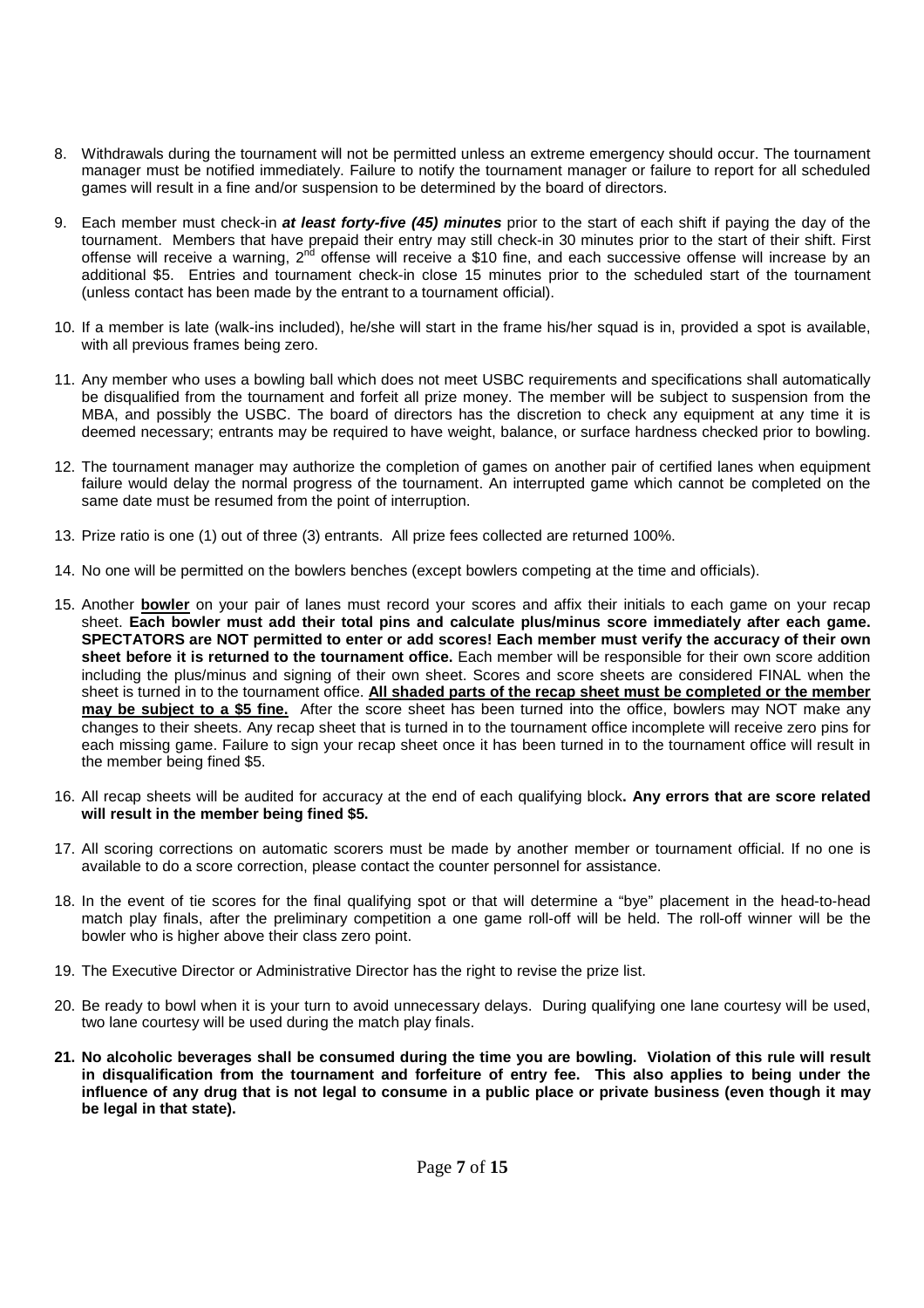- 22. No food, drinks, or smoking are permitted in the area of the scorer's table. No cigarettes, cigars, pipes may be smoked by the bowler while they are on the approach. **The use of smokeless tobacco will not be permitted by the bowler during competition.**
- 23. Any protest affecting eligibility or general playing rules must be confirmed in writing to the board of directors before the tournament prize payments are made. Members have the right to appeal any decision to the USBC in accordance to their rule #329.
- 24. Complaints, at any time, may **NOT** be made by a member to the bowling proprietor or their employees. Complaints must be made in letter form to the board of directors. Violation of this rule is subject to a \$5 fine.
- 25. The Operations Director and/or Executive Director have the right to suspend a member on the spot for any infraction of the rules and regulations of the tournament. The length of time for suspension and/or fine will be determined by the board of directors.
- 26. USBC playing rules and regulations will apply regarding pin fall and fouls to all games bowled and will be enforced.
- 27. All members have the right to appeal any decision made by any officer of the association, provided it is in writing to the board of directors within one (1) week after the decision has been made. This applies to internal affairs within our association and not to actual tournament operations.
- 28. A composite of certified averages for the current season (2018-2019) and previous 2 seasons must be based on a minimum of twenty-one (21) games from an USBC certified league. Current season averages must be verified by submitting a copy of a league standing sheet showing the bowler's current average. Summer League and Sport League averages will be accepted per USBC rules. All averages will be converted to Challenge Averages using the USBC Challenge Conversion Chart. Any member who does not have a twenty-one (21) game average shall be placed in a class no lower than E.
- 29. Any unsportsmanlike conduct, i.e., abuse of fixtures, obscene gestures or excessive language is subject to a \$5 fine per occurrence will **not** be tolerated. Any continued abuse should be brought to the attention of a board member for further action up to and including tournament disqualification.
- 30. Any conduct which may be deemed detrimental to the image of the Michiana Bowlers Association **will NOT be tolerated** while the tournament is in operation. Violation of this rule is subject to a fine and/or suspension of the member pending the decision of the Board.
- 31. Finalists (Top 5) who do not stay for the check presentation will be subject to a \$25 fine.
- 32. USBC Rule 319d does not apply.
- 33. USBC Rule 319e is waived.

The rule regarding the reporting of incorrect averages USBC Rule 319a-3 states "Bowlers are responsible for verifying their own average, whether submitted by the bowler, team captain or others. If the submitted average is lower than required and results in a lower classification or more handicap, the bowler's score is disqualified. If the submitted average is higher than required, prize winnings will be based on the submitted average."

34. All side pots including brackets must be approved by the board of directors.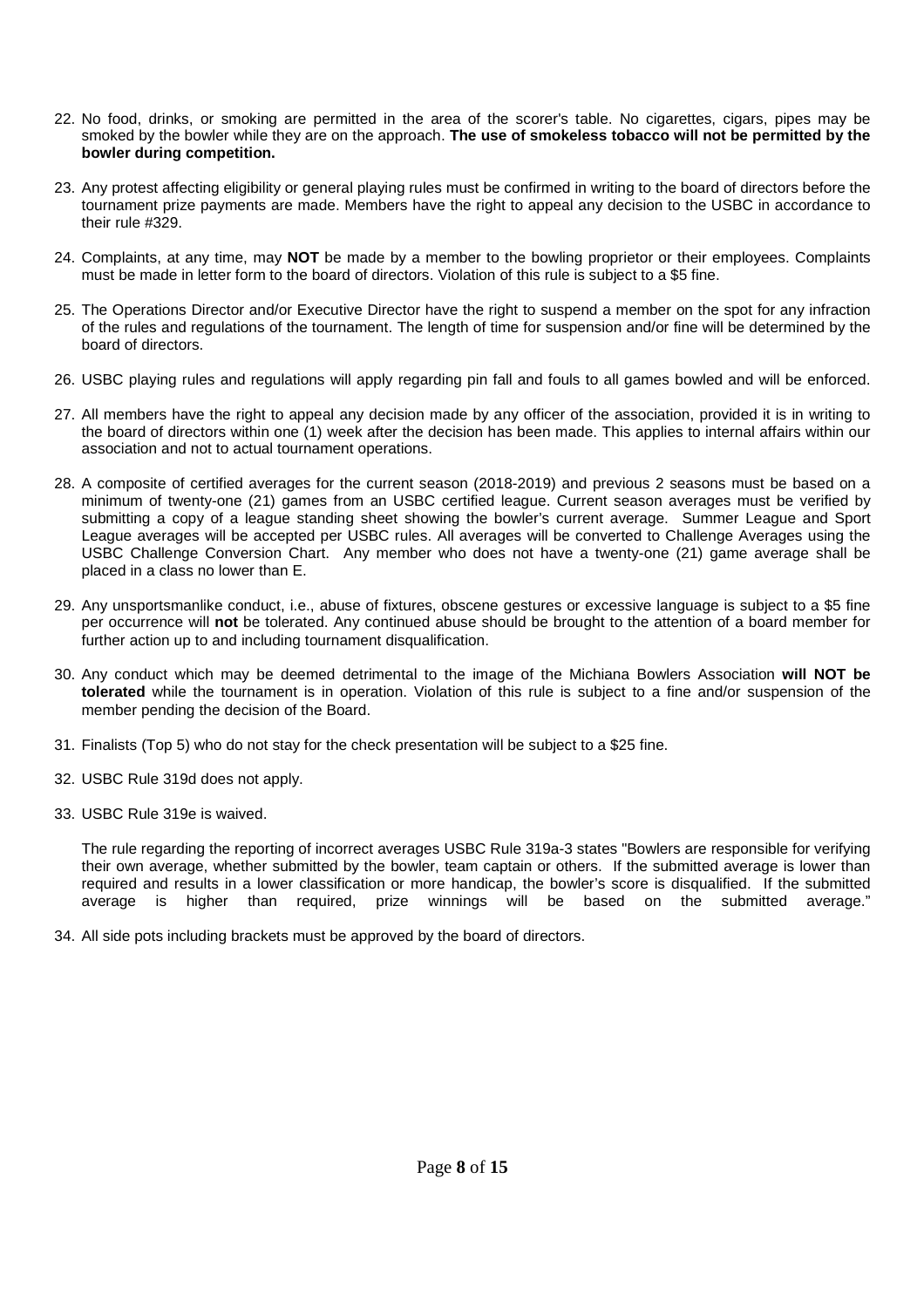### **III. Michiana Bowlers Association Tournament Format**

| <b>Class</b> | <b>Zero Point</b> | <b>House Average</b> | <b>Challenge Average</b> |
|--------------|-------------------|----------------------|--------------------------|
| A            | 200               | 221 & Over           | 207 & Over               |
| В            | 195               | $214 - 220$          | $200 - 206$              |
| C            | 190               | $207 - 213$          | $193 - 199$              |
| D            | 185               | $200 - 206$          | $186 - 192$              |
| Е            | 180               | $193 - 199$          | $179 - 185$              |
| F            | 175               | $186 - 192$          | $172 - 178$              |
| G            | 170               | $180 - 185$          | $166 - 171$              |
| н            | 165               | 179 & Under          | 165 & Under              |

1. The Michiana Bowlers Association will be divided into eight (8) classes:

- 2. A plus/minus scoring system will be used to determine a bowler's position.
- **3. Bowlers will qualify with one 6-game block. The 8 classes will compete in the Qualifying round with all bowlers competing against each other while using their own zero point to calculate their plus/minus.**
- 4. At the completion of the qualifying round, the top **one third** of the tournament field (rounded) will cash. The top 12 finishers (or 33% of the field should there be 34 or less bowlers entered) will advance to the head-to-head match play finals.
- 5. In case of ties for the finals where a tie breaker has an effect on a bowler making the finals or the number of games he must bowl, a 1 game roll-off must be bowled prior to the finals to determine qualifying positions. The class zero point will be used for scoring in all roll-off games. Should any ties still exist after the roll-off, there will be a one (1) ball sudden death roll-off. The highest seeded competitor shall determine starting lane and order for the roll-off. The competitors will alternate lanes in the same bowling order until the tie is broken. (PBA Rule 18.2.9)

For ties that do not affect the number of games bowled the following system will be used to break the tie: the bowler with the higher plus/minus after the 2<sup>nd</sup> to last qualifying game will get the higher seeded position. If there is still a tie then the plus/minus after the  $3<sup>rd</sup>$  to last game will be used, and so on.

- 6. If the bowlers were tied for every qualifying plus/minus score, then the tie will be broken via a coin flip.
- 7. In the finals, bowlers will bowl in a modified seeded bracket. All finalists' average will be determined by the 6 (or 8 in the case of the championship tournament) game average bowled in that tournament. Bowlers with the lower average will receive a handicap of **90%** of the average difference in that match. The maximum average to be used will be (the lower bound of the A class or 211) or the average for all A class bowlers during the qualifying round, whichever is higher. In case of a tie there will be a one (1) ball sudden death roll-off. The highest seeded competitor shall determine starting lane and order for the roll-off. The competitors will alternate lanes in the same bowling order until the tie is broken. (PBA Rule 18.2.9) The highest possible score will be 300, with or without handicap.
	- Opening Round: Qualifiers 5-12 will participate. Qualifiers 1-4 will get a bye. Matches will be assigned as follows: 5-12, 6-11, 7-10, 8-9. Winners move on to the Round of 6.

**If there were 34 or fewer bowlers entered in the tournament, only 33% of the bowlers (rounded) will make the finals and the "Opening Round" will adjusted to accommodate the qualifying number of bowlers.** 

2<sup>nd</sup> Round:

Match 1: #3 Seed vs winner of 8-9 match Match 2: winner of 5-12 vs winner of 6-11 Match 3: #4 Seed vs winner of 7-10 match Winners move on to the Quarterfinals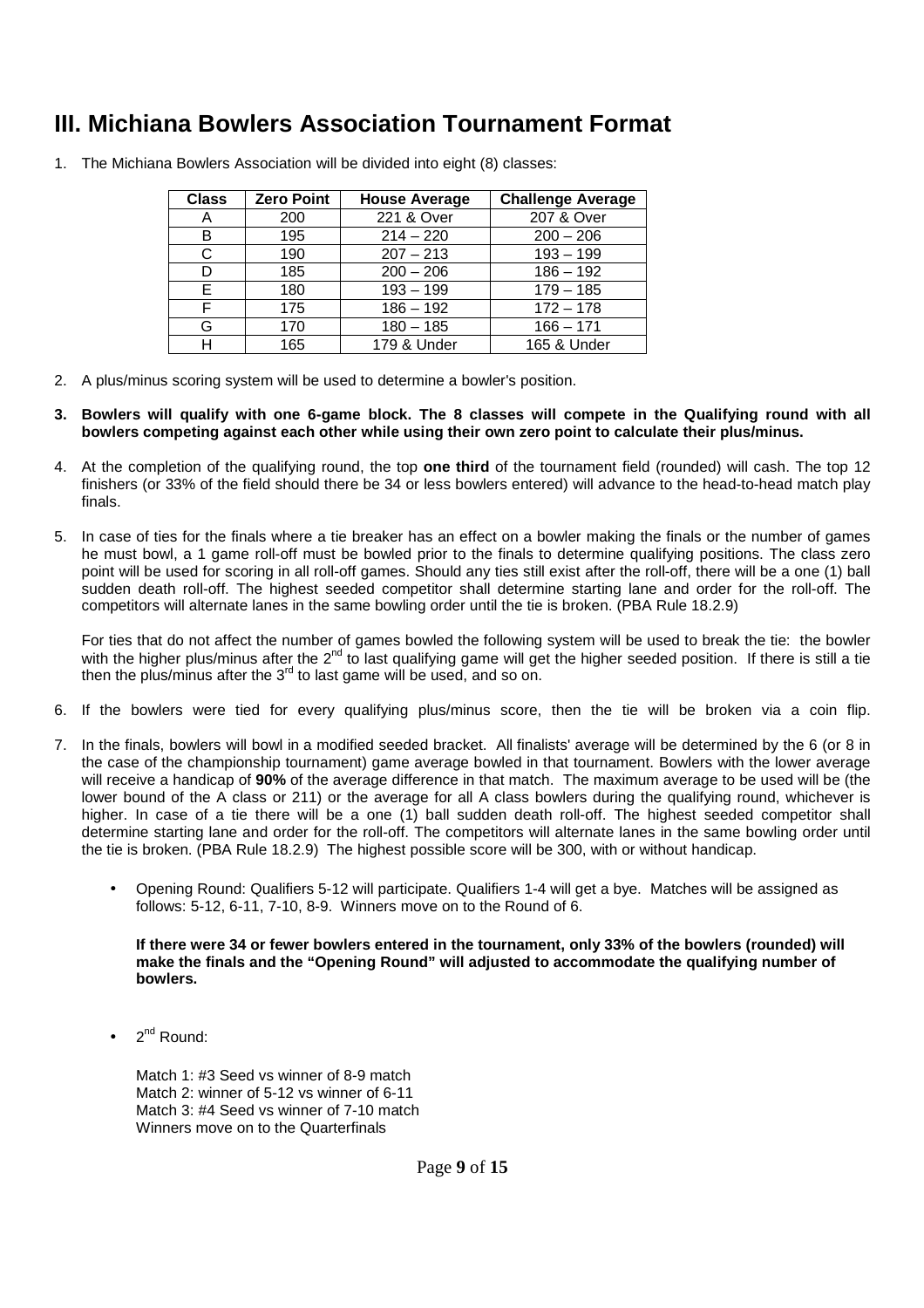- Quarterfinal Matches: Match 4: Winner of Match 1 vs Winner of Match 3 Match 5: Winner of Match 2 vs #2 Seed
- Semi-final Match: Match 6: Winner of Match 4 vs Winner of Match 5
- Final Match: Match 6 winner vs #1 Seed

Once bowlers are seeded into the bracket no re-seeding will be done. "Upsets" will advance as in a standard bracket.

- Opening round matches will use lanes 1-2, 7-8, 15-16, 21-22
- Round of 6 Matches will use lanes 3-4, 9-10, 17-18
- Quarterfinal Matches will use lanes 5-6 and 19-20
- Semi-final matches will use lanes 11-12
- Final match will use 13-14
- These lane assignments may be adjusted by adding the same offset to each lane assignment or if the center requires an alteration
- No pair will be used for more than one match, unless the center requires us to use fewer than 11 pair. Higher seeded bowler gets choice of starting lane. All bowlers will get 2 practice balls before each match.
- 8. New members' averages from the current season (within 2 weeks of the date the application is submitted) and last two seasons must be submitted to the board of directors to determine which class the applicant will be placed. All averages will be verified using the "Find a Bowler" link on www.bowl.com. All applications must be received at least seven days before the tournament date. Applications may be e-mailed in PDF format to bowl@mba300.com, given to an officer or board member, or mailed to:

#### **Michiana Bowlers Association 1505 Marigold Way #311 South Bend, IN 46617**

Any existing member who did not bowl at least three tournaments the preceding season must have their league averages reviewed by the Executive Director on www.bowl.com. All new members must pay the \$35 membership fee by their second tournament. If a new member cashes during their first tournament, their membership fee will be deducted from their prize check if it has not been previously paid. Bowlers may re-activate their membership simply by paying the **renewal** fee of **\$25**.

**9.** New members from the junior bowling programs must submit previous season certified league averages for rating. New members with averages that cannot be verified in the USBC must begin no lower than the F class for their first tournament and are subject to re-rating after their first tournament by the board of directors. When previous years averages are used, and at the time of entry, the entrant must submit the current season certified league averages of 21 or more games. If the current season average is 10 or more pins above the previous years averages the entrant will be rated accordingly.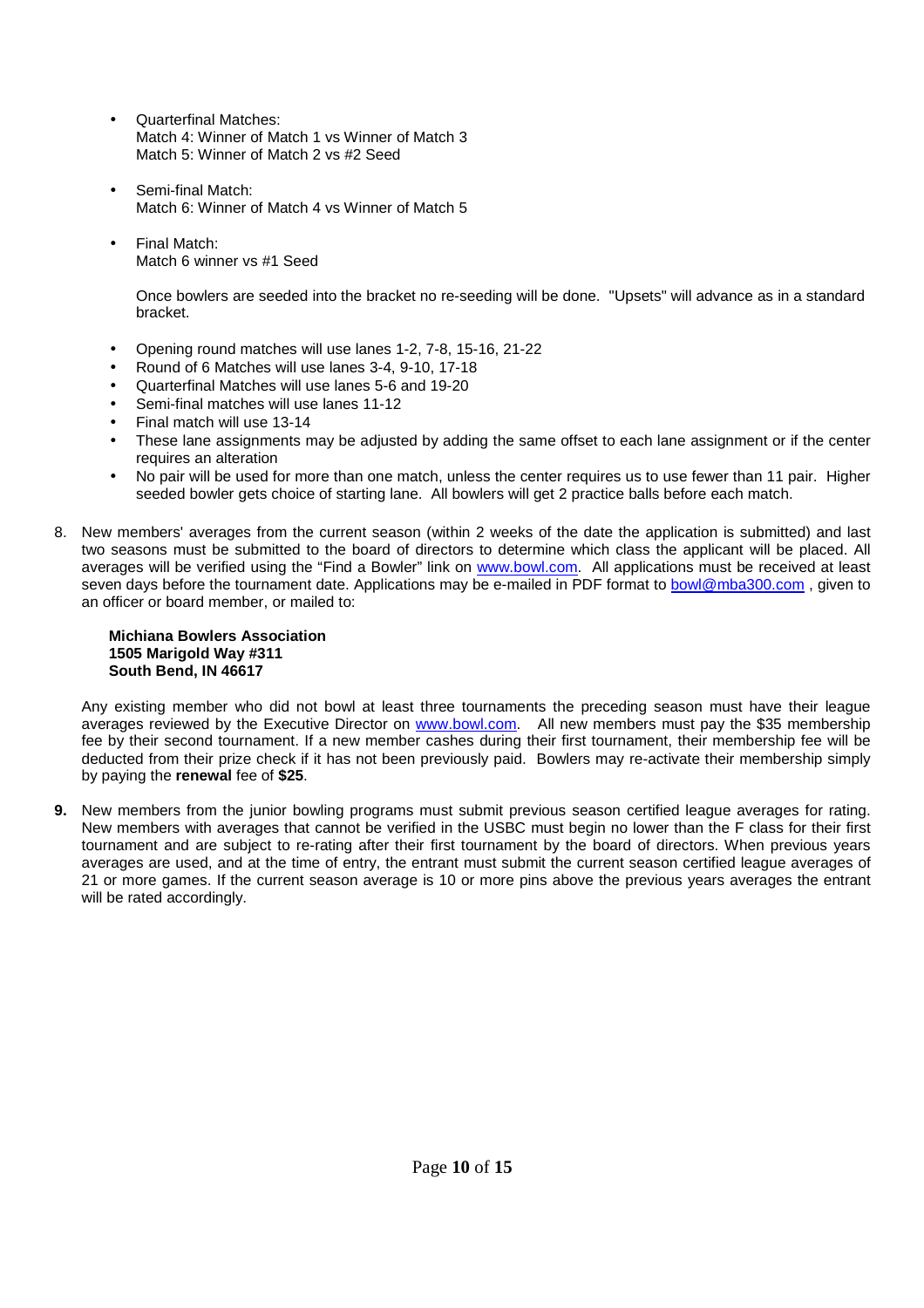### **IV. Michiana Bowlers Association Masters Invitational Tournament Rules and Regulations**

1. Tournament entry fee is \$75. Members may enter by any of the methods listed in the general rules.

| Lane Fees (approximate) | \$21.50 |
|-------------------------|---------|
| Tournament Expenses     | 4.00    |
| <b>Prize Fund</b>       | 49.50   |
| <b>Total Entrv</b>      | \$75.00 |

- **2.** If more than one squad, indicate squad preference when your entry is submitted. Squads will be filled on a first-come, first-served basis. Verbal entries will be accepted, subject to all rules in the By-Laws.
- 3. **Any checks returned by the bank, for any other reason other than a bank error, will be subject to a \$25.00 charge**. All checks returned will be immediately redeposited. If they are returned a second time, an additional \$25 charge will be assessed, and suspension proceedings will be initiated with the USBC if the returned item is not immediately paid. Any member whose check is returned twice will only be able to pay for tournament entries via certified check, money order or cash.
- 4. All members must be neat, appropriate and clean in appearance. A shirt with a butterfly collar or a mock turtleneck must be worn during competition. Mock turtlenecks must have a "sport" logo and must be tucked in. **Members may not wear jeans (denim) of any type, cargo pants, stretch pants, athletic apparel, shorts, or head wear.** Only dress, sports slacks, skirts or skorts (shorts with a skirt front) are permitted. Failure to comply will result in \$5 fine (an additional \$5 fine for **each** successive offense) and/or **not being allowed to bowl**.
- **5. Electronics: Earplugs/headphones for iPods, mp3 players or cell phones may not be worn on the approaches while bowling. In addition, please limit cell phone use to the time in between games.**
- 6. Withdrawals from a tournament must be made prior to the start of bowling on Sunday. Notification thereafter, or failure to report the withdrawal, will result in the forfeiture of the entry fee.
- 7. Withdrawal during the tournament will not be permitted unless an **extreme** emergency should occur. The president or secretary/treasurer must be notified immediately. Failure to do so will result in a fine and/or suspension to be determined by the board of directors.
- 8. Starting lanes will be done by blind draw. Bowlers will draw for lanes in the order that they check-in. Lane draw will start at approximately 8:30.
- 9. If a member is late, he/she will start in the frame his/her squad is in, provided a spot is available, with all previous frames being zero. It is the tournament manager's decision if the tardy member should be placed on the next squad or be disqualified from the tournament.
- 10. Any member who uses a bowling ball which does not meet USBC requirements and specifications shall automatically be disqualified from the tournament and forfeit all prize money. The member will be subject to suspension from the MBA, and possibly the USBC. The board of directors has the discretion to check any equipment at any time it is deemed necessary; entrants may be required to have weight, balance, or surface hardness checked prior to bowling.
- 11. The Executive or Operations Director may authorize the completion of games on another pair of certified lanes when equipment failure would delay the normal progress of the tournament. An interrupted game which cannot be completed on the same date must be resumed from the point of interruption.
- 12. No one will be permitted on the bowlers benches (except bowlers competing at the time and tournament officials).
- 13. Another bowler on your pair of lanes must record your scores and affix their initials to each game on your recap sheet. **Each member must verify the accuracy of their own sheet before it is returned to the tournament office. Each member will be responsible for their own score addition including the plus/minus and signing of their own sheet**. **All shaded areas of the recap sheet must be completed or the bowler may be subject to a \$5 fine for an**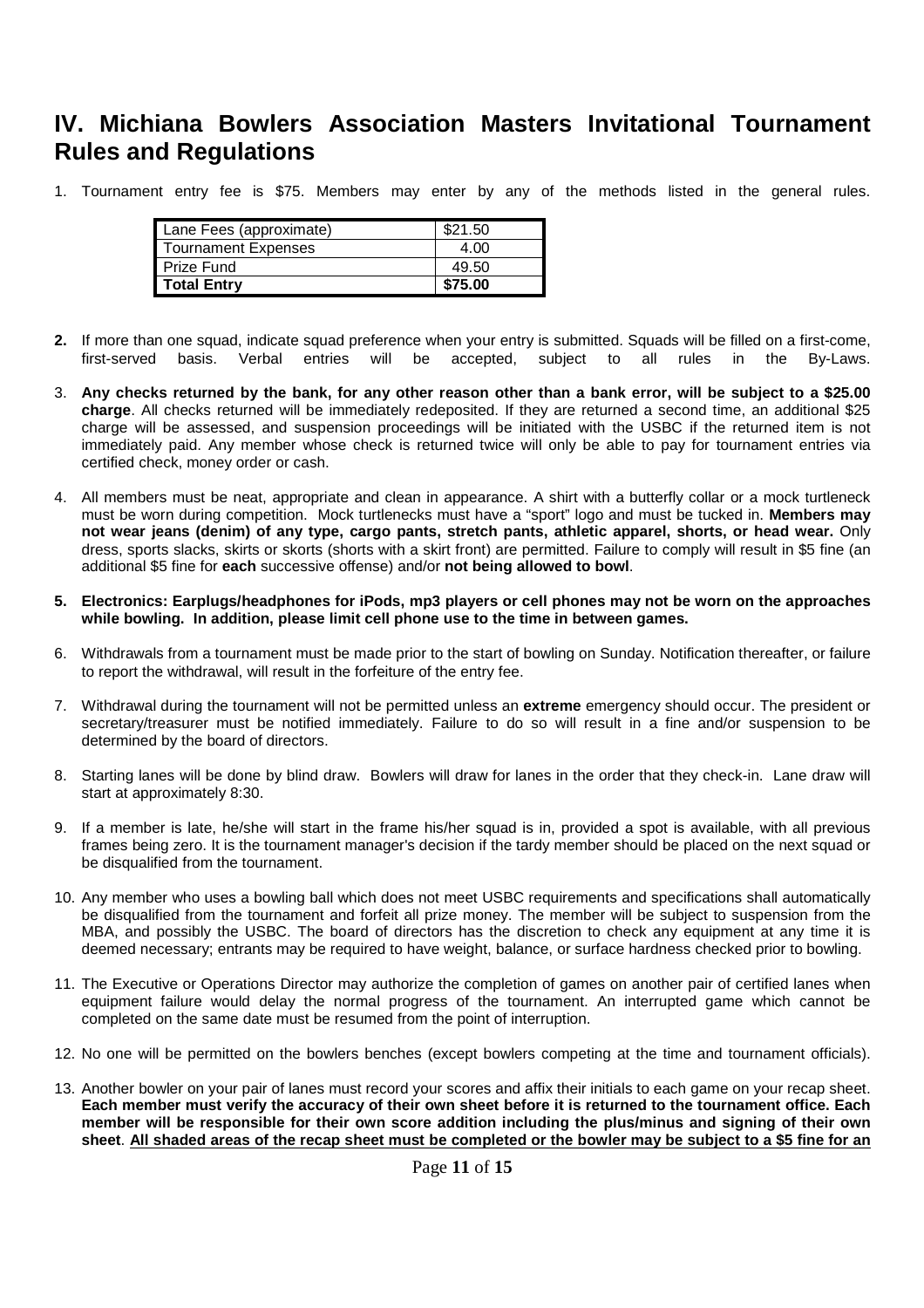**incomplete recap sheet.** Scores and score sheets are considered FINAL when the sheet is turned in to the tournament office. After the score sheet has been turned into the office, bowlers may NOT make any changes to their sheets. Any recap sheet that is turned in to the tournament office incomplete will receive zero pins for each missing game. Failure to sign your recap sheet once it has been turned in to the tournament office will result in the member being fined \$5.

- 14. All recap sheets will be audited for accuracy at the end of each qualifying block. Any errors that are score related will result in the member being fined \$5.
- 15. All scoring corrections on automatic scorers must be made by another member or tournament official. If no one is available to do a score correction, please contact the counter personnel for assistance.
- 16. In the event of tie scores for the final qualifying spot during the preliminary competition, a one game roll-off will be held. The roll-off winner will be the bowler who is higher above their class zero point. All other ties will be decided per Rule III.6.
- 17. The Administrative Director or Executive Director has the right to revise the prize list.
- 18. Be ready to bowl when it is your turn to avoid unnecessary delays. Honor only one lane on your left and right.
- 19. No alcoholic beverages shall be consumed during the time you are bowling. Violation of this rule will result in disqualification from the tournament and forfeiture of entry fee.
- 20. No food, drinks, or smoking are permitted in the area of the scorer's table. No cigarettes, cigars, pipes may be smoked by the bowler while they are on the approach. The use of smokeless tobacco will not be permitted by the bowler during competition.
- 21. Any protest affecting eligibility or general playing rules must be confirmed in writing to the board of directors before the tournament prize payments are made. Members have the right to appeal any decision to the USBC in accordance to their rule #329.
- **22. Complaints, at any time, may NOT be made by a member to the bowling proprietor or their employees. Complaints must be made in letter form to the board of directors. Violation is subject to a \$5 fine.**
- 23. The Operations or Executive Director have the right to suspend a member on the spot for any infraction of the rules and regulations of the tournament. The length of time for suspension and/or fine will be determined by the board of directors.
- 24. This tournament will be certified by the USBC as a Challenge Tournament (Oil Ratio between 4:1 and 8:1). USBC playing rules and regulations will apply to all games bowled.
- 25. All members have the right to appeal any decision made by any officer of the Association, provided it is in writing to the board of directors within 1 week after the decision has been made. This applies to internal affairs within our Association and not to actual tournament operations.
- 26. The Executive or Administrative director will determine the prize list and post on tournament site. All prize fees collected will be returned 100% to the members into the prize list. All MBA officers and directors performing their regular duties will receive the same monetary compensation as was received during regular tournaments.
- 27. Eligible bowlers that are not active members may participate in the Masters by submitting certified league averages for the past 2 (two) seasons and current season certified league averages based on 21+ games to the Board (Rule II.29 will be used). If they have participated in the Master's in the previous 2 (two) years, the Master's average (converted to Challenge) will also be used for classification purposes. Bowlers will be placed according to the higher class.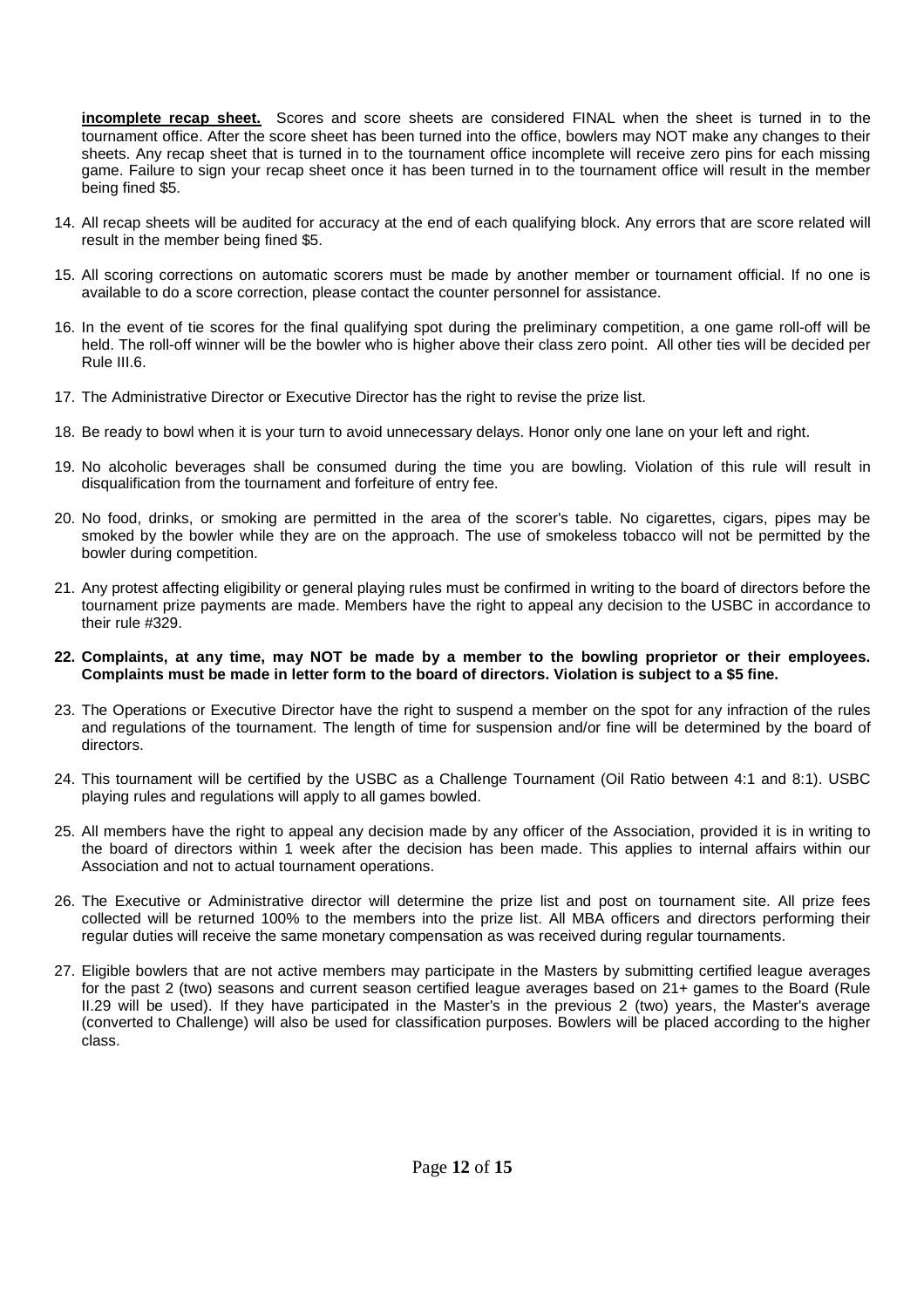## **V. Masters Invitational Tournament Format**

- 1. This tournament will be limited to a maximum field of 72 entries with only previous champions and runners-up eligible to enter. The 72 spots will be filled on a first-come, first-served basis. Any entries received after the tournament has been declared full will be refunded in full. Bowling will start at 9:00AM. Entries MAY be expanded based on lane availability.
- 2. All previous MBA champions and runners-up that are no longer active are still eligible, at no membership cost to bowl in the Masters by resubmitting their certified league averages for the previous 2 seasons along with their current certified league average of 21 games or more.
- 3. The plus/minus scoring system will be used to determine each bowler's position for the finals.
- 4. Bowlers will draw for lane assignments prior to qualifying round on Sunday at roll call.
- 5. All bowlers will bowl 8 games, with the top 33 1/3% (rounded off to the nearest whole number, based on their class plus/minus), of the total field cashing, the top 8 advance to single elimination, two game total pin fall matches using a modified bracket system (see below). In case of a tie for the last match play spot(s), a one game roll-off will determine who cashes or makes match play respectively. The plus/minus system will be used in the roll-off. If a tie still exists, there will be a one (1) ball sudden death roll-off. The highest seeded competitor shall determine starting lane and order for the roll-off. The competitors will alternate lanes in the same bowling order until the tie is broken. (PBA Rule 18.2.9). For all other ties within the top 8, seeds will be assigned using the same tie-breaking formula as regular MBA events, see rule III.6.
- 6. In the single elimination portion of the tournament, handicap will be given to the bowler with the lower 8 game qualifying average, computed at **90%** of the difference between the two bowlers 8 game tournament average. The maximum average to be used will be 211 (the lower bound of the A class) or the average for all A class bowlers, whichever is higher. In case of a tie match, there will be a one (1) ball sudden death roll-off. The highest seeded competitor shall determine starting lane and order for the roll-off. The competitors will alternate lanes in the same bowling order until the tie is broken. (PBA Rule 18.2.9) The modified bracket format will be used as in regular MBA events, see rule III.7. The "23 cut" rule will not apply. The higher seeded bowler has choice of starting lane for EACH game of the 2-game match.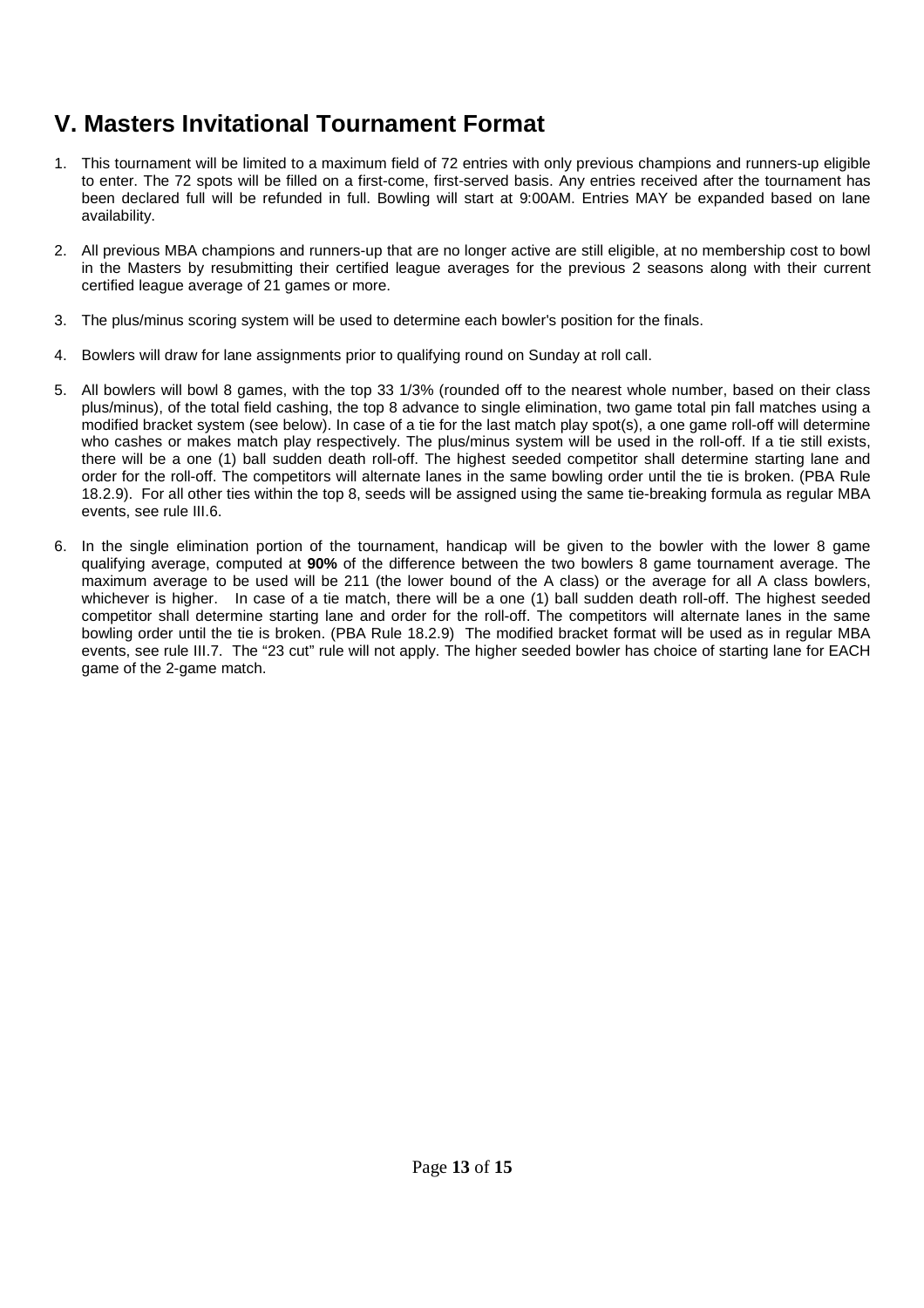## **VI. Michiana Bowlers Association Award Qualifications**

- Bowler of the Year
	- A. You will receive 5 points for each of the first five tournaments you bowl during the season, 10 points for each of the next 3 tournaments bowled and 20 points for the last two tournaments bowled, for a maximum total of 120 points. Points are not awarded for the Masters.
	- B. Points for the finals and cashing will be computed using the following formula:

1<sup>st</sup> Place = (Number of cuts  $*$  10)

 $2^{nd}$  Place =  $1^{st}$  Place Points  $*$  0.9

 $3<sup>rd</sup>$  Place =  $2<sup>nd</sup>$  Place Points  $*$  0.9

 $4^{\text{th}}$  Place =  $3^{\text{rd}}$  Place Points  $*$  0.9

Bowlers who do not qualify for the finals but tie for a given place or finalists who lose in the same round will have their points calculated based on the highest position that they tied for. For example bowlers tying for  $13<sup>th</sup>$  and  $14<sup>th</sup>$  places will each use place 13, bowlers losing in the opening round of the finals (place 9, 10, 11, 12) will use place 9. Bowlers losing in the second round will get 6<sup>th</sup> place points and bowlers losing in the quarter-finals will get  $4<sup>th</sup>$  place points.

No finalist or casher will receive fewer than 10 points.

Points awarded for the Championship Tournament will be worth 1.5 times the above calculation. Points are not awarded for the Masters.

- C. You will receive 1 point for every \$5 won (not including the Masters, side pots or brackets).
- D. You will receive 5 points for every pin your true bowling average is over your beginning of the year average class. (Class A: 207, Class B: 200, Class C: 193, Class D: 186, Class E: 179, Class F: 172, Class G: 166, and Class H 160.)
- E. You will receive 40 bonus points for being high qualifier in the qualifying round of a tournament, second high qualifier will receive 30 bonus points, third high qualifier will receive 20 bonus points, and fourth high qualifier will receive 10 bonus points.. In case of ties, points will be split. Points are not awarded for the Masters.
- F. To be eligible, a member must have bowled 5 tournaments, excluding the Masters.
- MBA Sportsmanship Award
	- A. Will be voted on by the current MBA paid membership.
	- B. All members who have bowled 3 tournaments through February will be on the preliminary ballot.
	- C. Preliminary round ballots will be distributed at the March tournament. Members will vote for 2 members, first choice receiving 5 points, and the second receiving 3 points.
	- D. Ballots will be totaled. The top 10 vote getters will advance to the semi-final ballot. In case of a tie, both members will advance.
	- E. In April the semi-final ballot of the top 10 will take place. Members will again vote for 2 members, 5 pts for first, 3 pts for second. Top 3 advance to final ballot in May. Ties will be broken by total # of  $1<sup>st</sup>$  place votes on the previous 2 ballots.
	- F. Final round ballots will be distributed at the May tournament. Members will vote for 1 member on the final ballot.
	- G. The member who received the most votes will be named Sportsmanship Winner